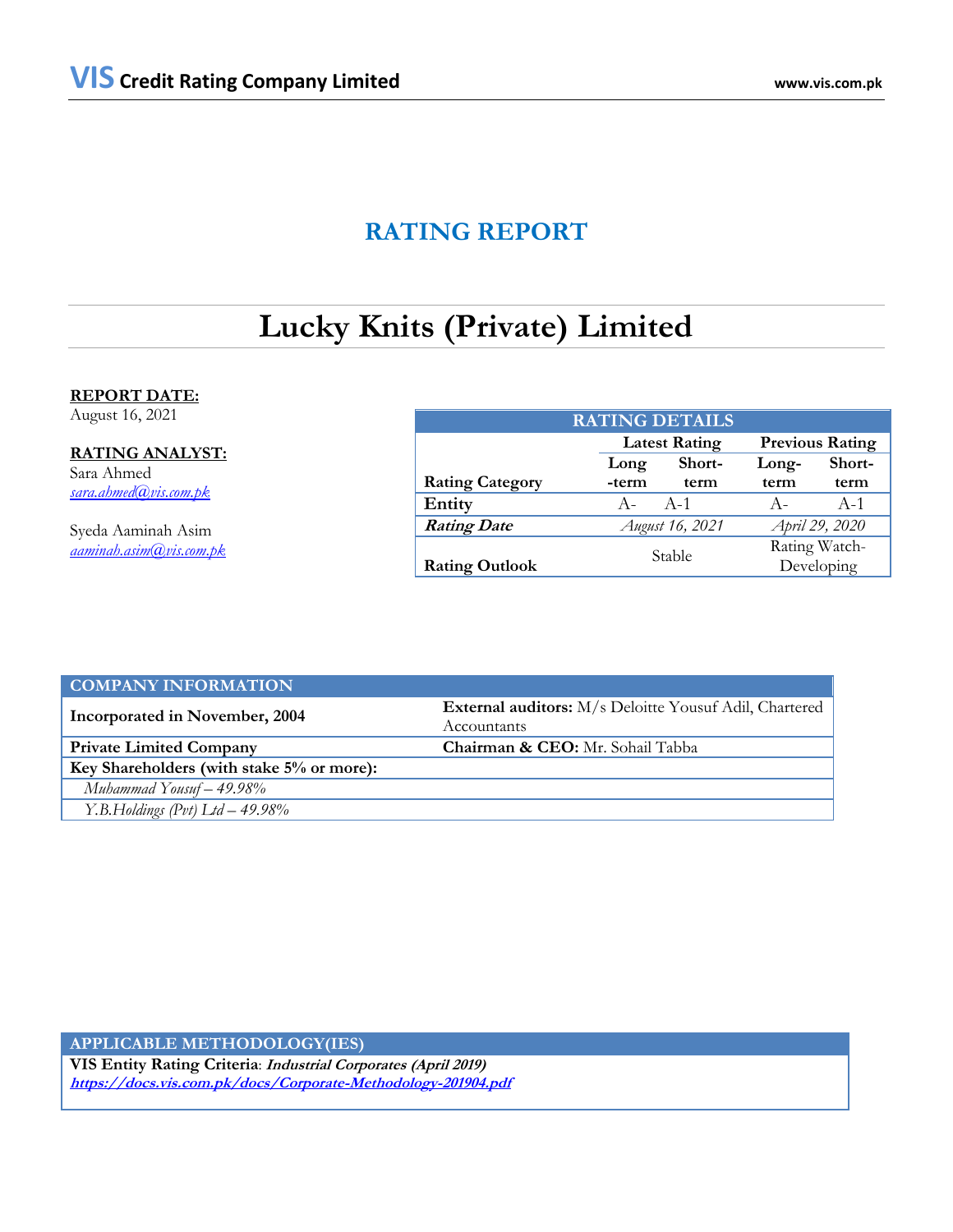# **Lucky Knits (Private) Limited**

## **OVERVIEW OF THE INSTITUTION**

*Lucky Knits was incorporated in Nov, 2004 as a Private Limited Company Under Companies Ordinance, 1984.The principal activities of the company involve knitting, dyeing, cutting, printing, stitching and packing.* 

# **Profile of Chairman & CEO**

*Mr. Muhammad Sohail Tabba is a seasoned businessman with extensive experience in manufacturing, energy, real estate and cement sectors. Mr. Sohail is a chairman of ICI Pakistan Limited and NutriCo Morinaga (Private) Limited. Furthermore, he serves as a CEO of Lucky Energy (Private) Limited, Gadoon Textile Mills Limited (GTML), Yunus Energy Limited, and LuckyOne (Private) Limited. He is the Chairman of Lucky Paragon Readymix Concrete and a Director on the Board of Lucky Cement Limited and Kia Lucky Motors Pakistan Limited.*

# **RATING RATIONALE**

**Corporate Profile:** Incorporated in 2004; Lucky Knits (Private) Limited primarily involved in the manufacturing and exports of knitted apparel with product line mainly ranging from T-shirts, polo shirts, trousers, hoodies, and garments. More than half of the sales are concentrated in the United States; other export market majorly includes the United Kingdom, Australia, Belgium, and other European countries. Clients in the U.S.A and U.K. are managed through Fundamental Textile, a Manchester based firm, while others are handled mostly through direct agents.

Headquartered in Karachi; Lucky Knits (Private) Limited is a partly vertically-integrated entity with knitting, dyeing, and the stitching unit also located in Karachi. Majority of the procurement requirements are accommodated by an associated concern- Gadoon Textile; while the rest of the demand is catered through imports.

# **Rating Drivers**

# **Sponsor support remains a key rating driver**

The company is part of Yunus Brother Group (YBG), with shareholding equally vested between the ultimate parent company (YBG) and Mr. Muhammad Yusuf Amdani. The group has diversified presence across various sectors including textiles, real estate, power generation, building materials, chemicals, pharmaceuticals, food, and automotive industry. There were no changes in the shareholding pattern during FY20. However, the company underwent an overall change in the management with the sudden demise of the Chief Operating Officer (COO) due to COVID-19 leading to supervisory disturbances. The company has appointed Mr. Wahid Yusuf as the new COO, and the current management is working to achieve pre-COVID managerial environment. Furthermore; no dividends were paid as part of the company's legacy of reinvesting profitability in the business. Sponsor support to the company in case need arises will be important for ratings.

# **Recovery in industry wide exports post ease in COVID-19 lockdown supports business risk profile of the company**

With the objective of enhancing exports to support the economy amid pandemic, the Government of Pakistan (GoP) provided incentives in the form of subsidized utility tariffs, low interest rates (Export Finance Scheme (EFS), Long Term Financing Facility (LTFF) and Temporary Economic Relief facility (TERF), and sales tax refund to the textile industry. Pakistan was able to benefit from diversion of orders from other regions that remained closed due to higher severity of pandemic. Textile exports posted recovery during FY21. During 11M'FY21; textile apparels posted double digit growth vis-à-vis last year, indicating industry's positive outlook. However, one of the factors is also the low-base of FY20 due to country-wide lock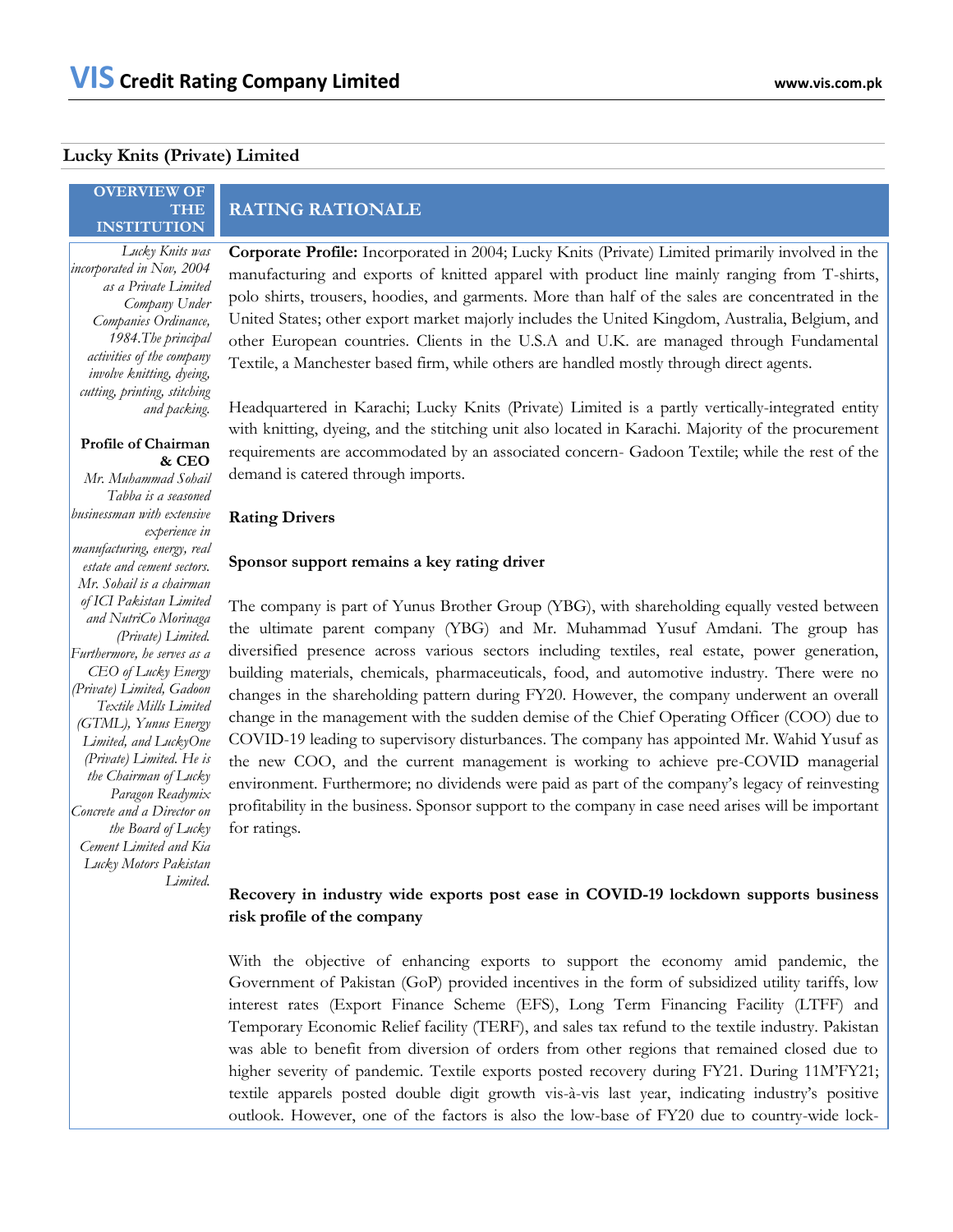down and export order cancellations. Going forward, most of the textile players indicate a strong order book; however the outcome of vaccination drive and opening up of export markets remains a risk factor.

# **Capacity additions and operational efficiencies to cater to projected growth**

As part of BMR initiative; the company incurred a capital expenditure amounting to Rs. 422m during FY20 financed through debt. Going forward, management has planned to increase capacity in the knitting and stitching units during FY21 and FY22.

# **Margins under pressure**

Company recorded net sales of Rs. 3.6b during FY20 (FY19: Rs. 3.8bn); recording a 6% decline driven by reduction in exports amid pandemic. Export sales continue to dominate the sales mix with T-shirts and Polo shirts constituting around half of the total sales. The current sales mix primarily includes T-shirts constituting more than half of the sales mix; followed by polo shirts, pants, and sweatshirts. Client concentration continued to remain on the higher side during H1'FY21 with top ten clients constituting more than 90% of total sales.

Gross margins improved in FY20 10.5% (FY19: 7.8%) on account of lower yarn prices. However, in FY21, yarn prices surged and are expected to keep gross margins subdued. Operating and net margins recorded a sizeable decline in FY20 largely due to higher freight charges. The increase was due to brief supervisory shortfall post sudden death of Chief Operating Officer resulting in fallout of production timelines causing the company to incur high air freight charges to meet order timelines. Other operating expenses contributing to lower margins included higher salaries, one-off repair and maintenance expenses, increased IT expenses; and financial charges owing to higher working capital utilization.

In order to retain customers, company had to continue to incur higher freight charges in FY21. As such margins are expected to remain under pressure and will continue to be a drag on profitability for FY21. However, transition to a new management team has been completed and all production timelines aligned. Going forward, recovery of operational efficiencies while maintaining topline growth will be important from ratings perspective.

# **Cash flow coverage indicators declined during FY20; while liquidity profile continues to remain within satisfactory levels**

Funds from Operations fell to Rs. 330m during FY20 (FY19: 433m) on the back of lower profitability and high debt utilization. Cash flow coverage indicators thus regressed as FFO/Total Debt fell to 0.24 (FY19: 0.62), and FFO/Long term debt to 0.65 (FY19: 1.78). Resultantly; debt servicing to fell sharply to 4.82x during FY20 (FY19: 17.49x). Debt servicing is expected to remain constrained in FY21 on account of lower expected profitability.

Overall, liquidity profile remained satisfactory with current ratio of the company standing at 1.76x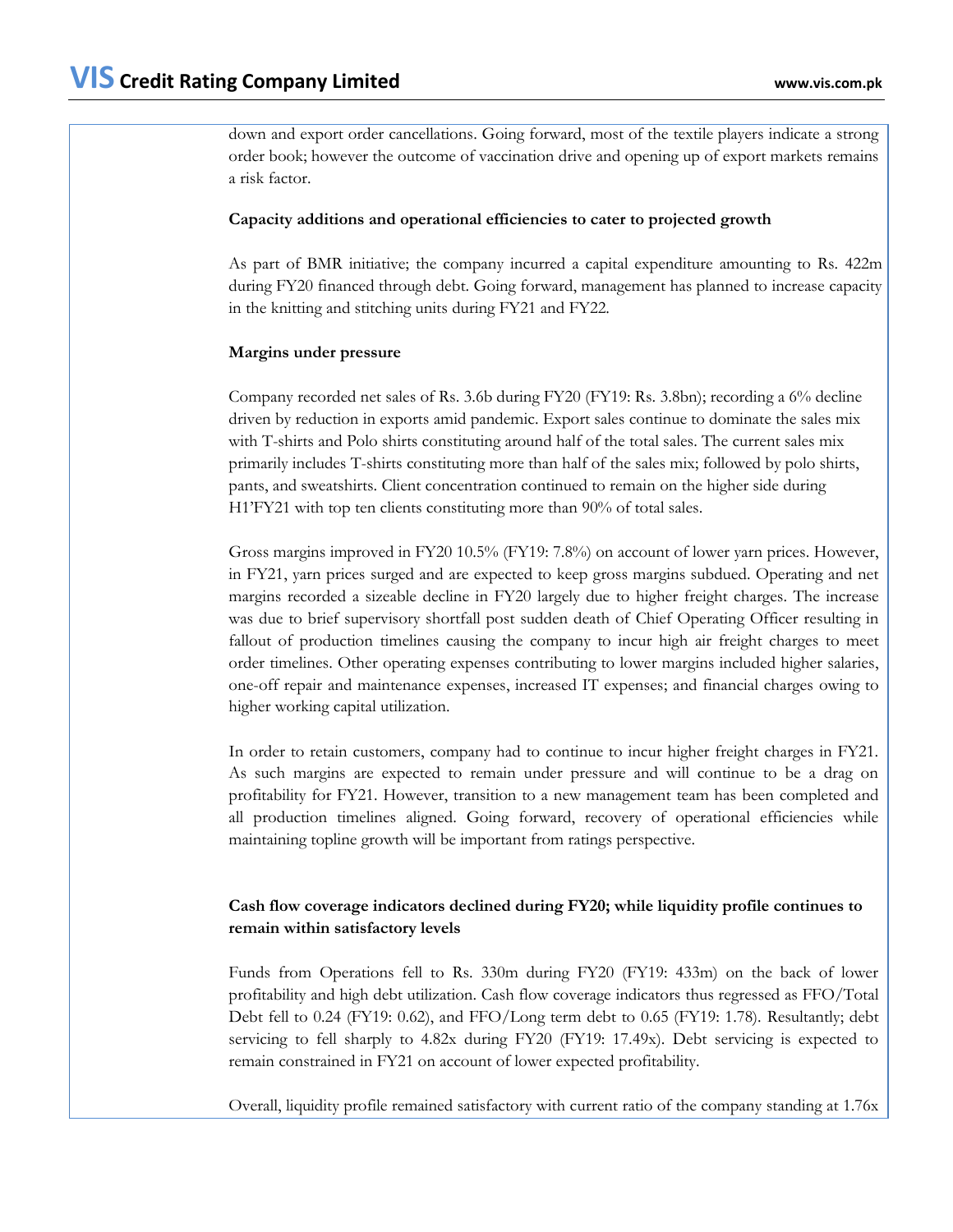during FY20 (FY19: 1.94x). Going forward, liquidity profile is expected to show improvement on account of lower short term borrowings upon stabilization of inventory levels.

# **Capitalization indicators are expected to increase, albeit remaining low.**

Equity base of the company rose to Rs. 1.7b during FY20 (FY19: 1.6b) on the back of profitability. Long term debt utilization increased more than 100% during FY20 vis-à-vis SPLY primarily on account of SBP Salary Refinancing Scheme and long term finance agreement availed by the company. Sizeable increase in short term borrowings was recorded on account of high working capital requirements resulting from COVID-19 slowdown. Gearing and leverage indicators thus increased; and stood at 0.76x (FY19: 0.41x) and 1.22 (FY19: 0.93) respectively. Capitalization indicators are expected to remain higher in the medium term on the back of capacity addition initiatives undertaken by the company, albeit remaining low.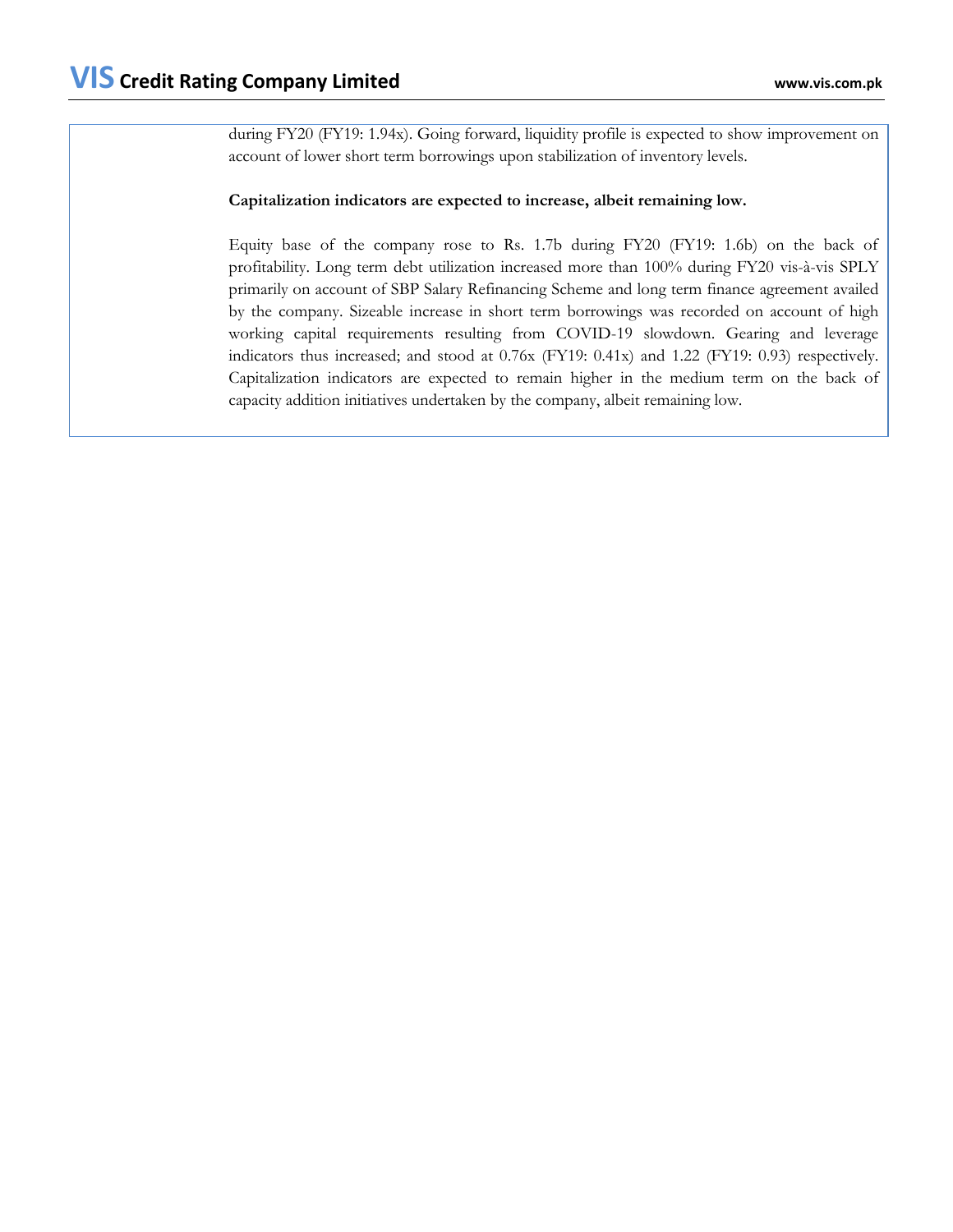| Appendix I |  |
|------------|--|
|            |  |

| <b>FINANCIAL SUMMARY</b><br>(amounts in PKR millions)         |             |             |             |          |                  |          |
|---------------------------------------------------------------|-------------|-------------|-------------|----------|------------------|----------|
| <b>BALANCE SHEET</b>                                          | <b>FY18</b> | <b>FY19</b> | <b>FY20</b> | 1H'FY21  | 11M'FY21         | FY22(P)  |
| <b>Fixed Assets</b>                                           | 796.4       | 1,003.9     | 1,270.3     | 1,275.1  |                  | 1,905.4  |
| Stock-in-Trade                                                | 353.2       | 444.7       | 569.2       | 740.0    |                  | 751.4    |
| <b>Trade Debts</b>                                            | 467.6       | 1,033.4     | 924.6       | 819.2    |                  | 1,220.4  |
| <b>Cash &amp; Bank Balances</b>                               | 22.5        | 143.4       | 635.3       | 78.2     |                  | 112.6    |
| <b>Total Assets</b>                                           | 2,155.3     | 3,196.4     | 3,925.8     | 3,374.4  |                  | 4,490.5  |
| <b>Trade and Other Payables</b>                               | 260.8       | 628.1       | 563.6       | 477.4    |                  | 684.9    |
| Long Term Debt (including<br>current maturity)                | 50.7        | 243.3       | 510.2       | 661.9    |                  | 1,223.6  |
| <b>Short Term Debt</b>                                        | 269.3       | 460.0       | 876.0       | 200.0    |                  | 500.0    |
| Paid up Capital                                               | 60.0        | 60.0        | 60.0        | 60.0     |                  | 60.0     |
| Total Equity (*Including loan from<br>Directors & Associates) | 1,750.3     | 1,710.4     | 1,822.2     | 1,832.7  |                  | 1,855.6  |
|                                                               |             |             |             |          |                  |          |
| <b>INCOME STATEMENT</b>                                       | <b>FY18</b> | <b>FY19</b> | <b>FY20</b> | 1H'FY21  | 11M'FY21         | FY22(P)  |
| <b>Net Sales</b>                                              | 2,766.0     | 3,784.9     | 3,565.4     | 1,521.2  | 2.9 <sub>b</sub> | 4,706.3  |
| <b>Gross Profit</b>                                           | 375.4       | 294.6       | 375.6       | 219.4    | 137m             | 495.8    |
| <b>Operating Profit/Loss</b>                                  | 186.4       | 57.0        | 25.5        | 49.9     | (252)m           | 202.2    |
| Profit Before Tax                                             | 358.7       | 302.1       | 89.2        | 22.5     | (277)m           | 153.3    |
| Profit After Tax                                              | 329.3       | 269.6       | 73.2        | 10.5     | (310)m           | 92.2     |
|                                                               |             |             |             |          |                  |          |
| <b>RATIO ANALYSIS</b>                                         | <b>FY18</b> | <b>FY19</b> | <b>FY20</b> | 1H'FY21  | 11M'FY21         | FY22(P)  |
| Gross Margin (%)                                              | 13.6%       | 7.8%        | $10.5\%$    | 14.4%    | 4.7%             | $10.5\%$ |
| <b>Operating Margin (%)</b>                                   | 6.7%        | $1.5\%$     | 0.7%        | 3.3%     | $-8.7\%$         | 4.3%     |
| Net Margin (%)                                                | 11.9%       | 7.1%        | $2.1\%$     | 0.7%     | $-10.7\%$        | $2.0\%$  |
| Current Ratio (x)                                             | 2.5         | 1.9         | 1.8         | 3.0      |                  | $2.2\,$  |
| <b>Net Working Capital</b>                                    | 810.4       | 1,050.5     | 1,133.3     | 1,389.6  |                  | 1,391.0  |
| FFO to Total Debt (x)                                         | 1.33        | 0.62        | 0.24        | $0.27*$  |                  | 0.15     |
| FFO to Long Term Debt (x)                                     | 8.41        | 1.78        | 0.65        | $0.35*$  |                  | 0.22     |
| Debt Servicing Coverage Ratio (x)                             | 17.2        | 17.5        | 4.82        | 2.87     |                  | 3.03     |
| ROAA $(%)$                                                    | $16.1\%$    | $10.1\%$    | $2.1\%$     | $0.6\%*$ |                  | $2.2\%$  |
| ROAE $(\% )$                                                  | 20.4%       | 15.6%       | $4.1\%$     | $1.2\%*$ |                  | $5.1\%$  |
| Gearing                                                       | 0.18        | 0.41        | 0.76        | 0.47     |                  | 0.93     |
| Leverage                                                      | 0.48        | 0.93        | 1.22        | 0.90     |                  | 1.42     |
| (Stock + trade Debts)/Short term<br>borrowings                | 305%        | 321%        | 171%        | 780%     |                  | 394%     |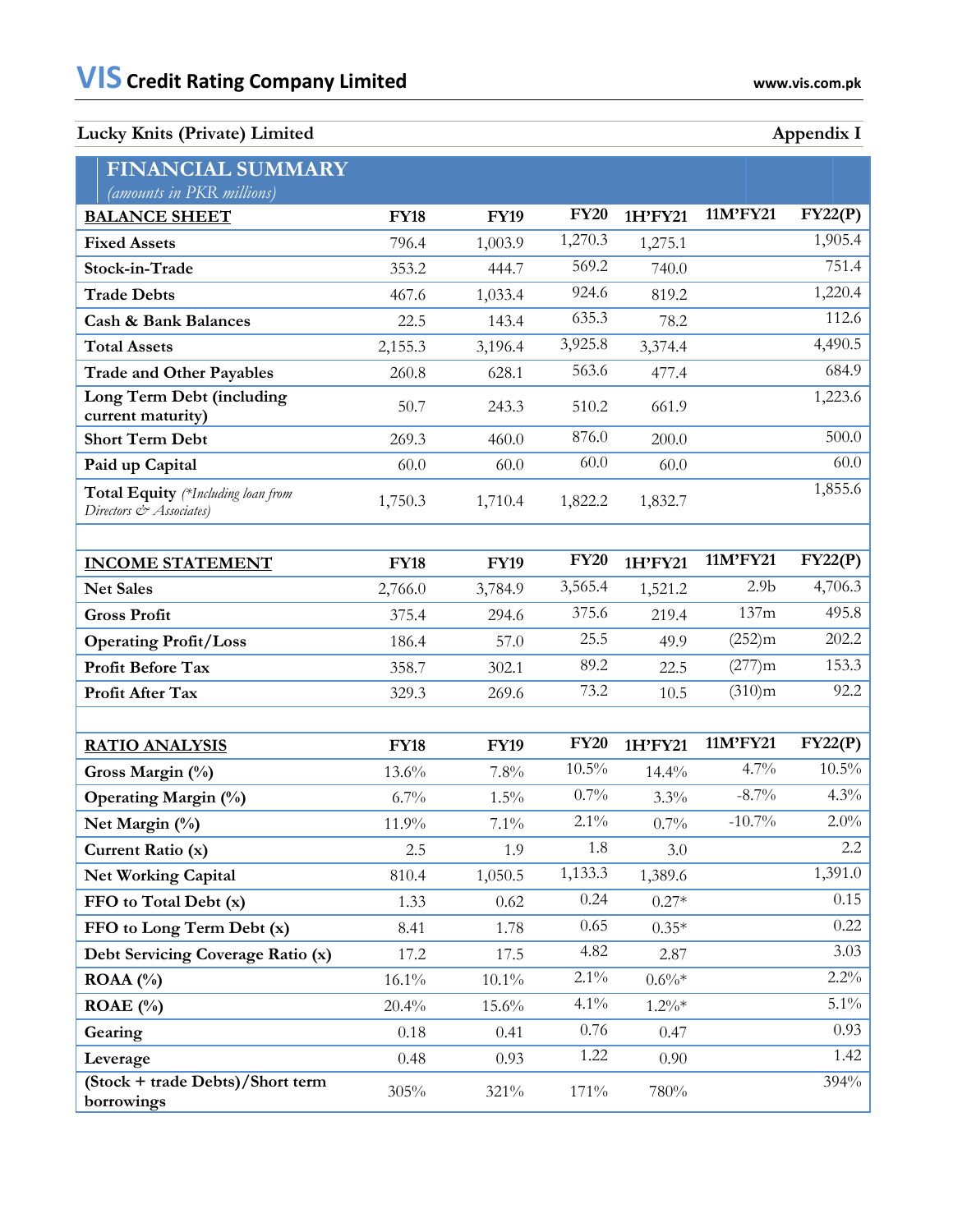## *\*Annualized*

# **ISSUE/ISSUER RATING SCALE &DEFINITIONS** Appendix II

# **VIS** Credit Rating Company Limited

## **RATING SCALE & DEFINITIONS: ISSUES / ISSUERS**

### Medium to Long-Term

#### AAA

Highest credit quality; the risk factors are negligible, being only slightly more than for risk-free Government of Pakistan's debt.

### AA+, AA, AA-

High credit quality; Protection factors are strong. Risk is modest but may vary slightly from time to time because of economic conditions.

#### A+, A, A-

Good credit quality; Protection factors are adequate. Risk factors may vary with possible changes in the economy.

#### **BBB+, BBB, BBB**

Adequate credit quality; Protection factors are reasonable and sufficient. Risk factors are considered variable if changes occur in the economy.

#### BB+, BB, BB-

Obligations deemed likely to be met. Protection factors are capable of weakening if changes occur in the economy. Overall quality may move up or down frequently within this category.

#### B+, B, B-

Obligations deemed less likely to be met. Protection factors are capable of fluctuating widely if changes occur in the economy. Overall quality may move up or down frequently within this category or into higher or lower rating grade.

#### $ccc$

Considerable uncertainty exists towards meeting the obligations. Protection factors are scarce and risk may be substantial.

### cc

A high default risk

## c

A very high default risk

#### D

Defaulted obligations

#### Rating Watch: VIS places entities and issues on 'Rating Watch' when it deems that there are conditions present that necessitate re-evaluation of the assigned rating(s). Refer to our 'Criteria for Rating Watch' for details. www.vis.com.pk/images/criteria\_watch. pdf

Rating Outlooks: The three outlooks 'Positive', 'Stable' and 'Negative' qualify the potential direction of the assigned rating(s). An outlook is not necessarily a precursor of a rating change. Refer to our 'Criteria for Rating Outlook' for details.www.vis.com.pk/ images/criteria\_outlook.pdf

(SO) Rating: A suffix (SO) is added to the ratings of 'structured' securities where the servicing of debt and related obligations is backed by some sort of financial assets and/or credit support from a third party to the transaction. The suffix (SO), abbreviated. for 'structured obligation', denotes that the rating has been achieved on grounds of the structure backing the transaction that enhanced the credit quality of the securities and not on the basis of the credit quality of the issuing entity alone.

#### **Short-Term**

#### $A - 1 +$

Highest certainty of timely payment; Short-term liquidity, including internal operating factors and /or access to alternative sources of funds, is outstanding and safety is just below risk free Government of Pakistan's short-term obligations.

#### $A-1$

High certainty of timely payment; Liquidity factors are excellent and supported by good fundamental protection factors. Risk factors are minor.

#### $A-2$

Good certainty of timely payment. Liquidity factors and company fundamentals are sound. Access to capital markets is good. Risk factors are small.

#### $A-3$

B.

Satisfactory liquidity and other protection factors qualify entities / issues as to investment grade. Risk factors are larger and subject to more variation. Nevertheless, timely payment is expected.

Speculative investment characteristics: Liquidity may not be sufficient to ensure timely payment of obligations.

Capacity for timely payment of obligations is doubtful.

(bir) Rating: A suffix (bir) is added to the ratings of a particular banking facility obtained by the borrower from a financial institution. The suffix (bir), abbreviated for 'bank loan rating' denotes that the rating is based on the credit quality of the entity and security structure of the facility.

'p' Rating: A 'p' rating is assigned to entities, where the management has not requested a rating, however, agrees to provide informational support. A 'p' rating is shown with a 'p' subscript and is publicly disclosed. It is not modified by a plus (+) or a minus (-) sign which indicates relative standing within a rating category. Outlook is not assigned to these ratings. Refer to our 'Policy for Private Ratings' for details. www.vis.com.pk/images/ policy\_ratings.pdf

'SD' Rating: An 'SD' rating is assigned when VIS believes that the ratee has selectively defaulted on a specific issue or obligation but it will continue to meet its payment obligations on other issues or obligations in a timely manner.